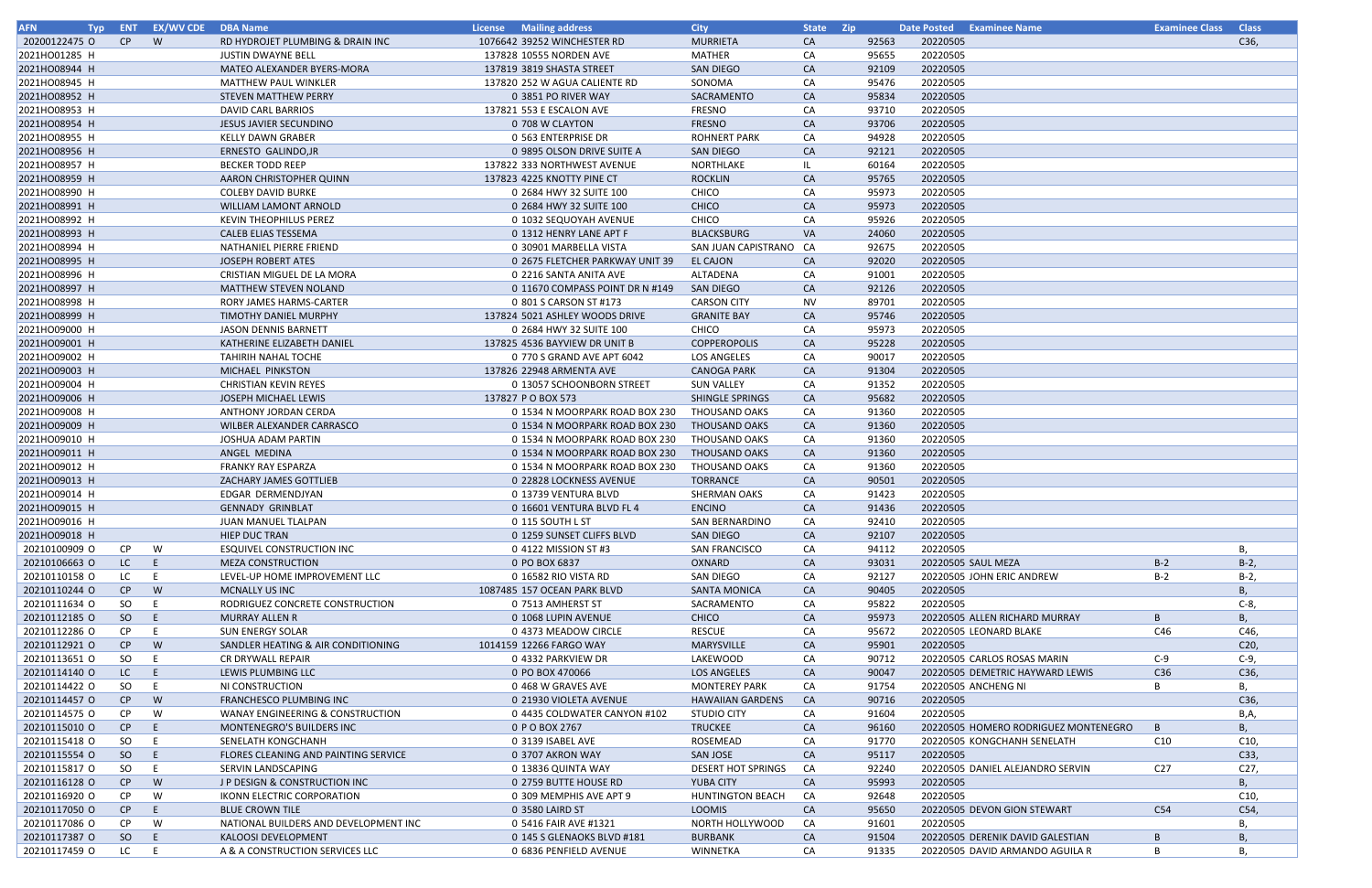| 20210117484 O | CP.       | F  | SANCHEZ HILLSIDE DRILLERS                     | 0 13336 WHEELER AVE                  | <b>SYLMAR</b>         | <b>CA</b> | 91342 | 20220505                                      |                 | D30,            |
|---------------|-----------|----|-----------------------------------------------|--------------------------------------|-----------------------|-----------|-------|-----------------------------------------------|-----------------|-----------------|
| 20210117517 O | SO.       |    | LLAMAS JESSICA PLASTER                        | 0 1768 BASS COVE RD                  | <b>EL CENTRO</b>      | CA        | 92243 | 20220505                                      |                 | C35,            |
| 20210117543 O | SO        | E  | MEJIA ROSALES KELVIN ALEXIS                   | 0 11725 BIRCH AVENUE #A              | <b>HAWTHORNE</b>      | <b>CA</b> | 90250 | 20220505 KELVIN ALEXIS MEJIA ROSALES          | $C-5$           | $C-5$ ,         |
| 20210117669 O | SO        |    | NASRIN AHANKOOB                               | 0 21450 BURBANK BLVD #315            | <b>WOODLAND HILLS</b> | CA        | 91367 | 20220505 NASRIN AHANKOOB                      | B               | В.              |
| 20210117672 O | SO        | E  | <b>JR HOME BUILDER</b>                        | 0 144 EAST 233RD ST                  | CARSON                | <b>CA</b> | 90745 | 20220505 JORGE VARGAS ROSAS                   | B               | B               |
| 20210117687 O | SO.       | E  | SHASTA CUSTOM CARPENTRY                       | 0 2831 US-97 HIGHWAY                 | WEED                  | CA        | 96094 | 20220505 BRYCE LOGAN DE CAMARGO               | $C-5$           | $C-5$ ,         |
| 20210118221 O | CP        | W  | NEXT LEVEL DRYWALL INC                        | 1084654 2051 CANAL FARM LANE         | <b>LOS BANOS</b>      | <b>CA</b> | 93635 | 20220505                                      |                 | $C-9$ ,         |
| 20210118328 O | <b>CP</b> | W  | E J H HEATING & AIR CONDITIONING ENTERPRISES  | 871051 PO BOX 9538                   | NORTH HOLLYWOOD       | CA        | 91609 | 20220505                                      |                 | C20,            |
| 20210118354 O | SO        | E  | <b>CARLOS BUILDING REMODELING</b>             | 0 9909 LAUREL PARK AVE               | BAKERSFIELD           | <b>CA</b> | 93312 | 20220505 CARLOS RODGRIGO JUAREZ BENAVENTE B-2 |                 | $B-2$           |
| 20210118362 O | SO        | E  | SUNRISE DESIGN AND CONSTRUCTION               | 0 19 SALTON                          | <b>IRVINE</b>         | CA        | 92602 | 20220505 HAIDONG SUN                          | B               | В,              |
| 20210118378 O | CP        | W  | D A C CONTRACTOR INC                          | 0 738 S MANCOS PLACE                 | ANAHEIM               | <b>CA</b> | 92806 | 20220505                                      |                 | <b>B.</b>       |
| 20210118494 O | SO.       | F  | CALIFORNIA AIR BALANCE SPECIALIST             | 0 15701 KALISHER ST                  | <b>GRANADA HILLS</b>  | CA        | 91344 | 20220505                                      |                 | D62,            |
| 20210118508 O | CP        | W  | <b>GREEN PLUM DESIGN INC</b>                  | 0 51 RICHARDSON ROAD                 | <b>KENSINGTON</b>     | <b>CA</b> | 94707 | 20220505                                      |                 | C33,            |
| 20210118572 O | LC.       | W  | <b>INSPIRED ENVIRONMENTS LLC</b>              | 0 79 BELVEDERE ST STE 8              | <b>SAN RAFAEL</b>     | CA        | 94556 | 20220505                                      |                 | В,              |
| 20210118610 O | SO        | E  | <b>MAYFIRE CONSTRUCTION</b>                   | 0 17215 GRAYLAND AVE                 | <b>CERRITOS</b>       | CA        | 90703 | 20220505 ZIQIANG ZHANG                        | B               | Β,              |
| 20210118620 O | <b>CP</b> | Е  | WALL ELLIOT DESIGN & BUILD INC                | 0 832 ROBINSON ST                    | <b>LOS ANGELES</b>    | CA        | 90026 | 20220505 ELLIOT ROBERT WALL                   | B               | В,              |
| 20210118664 O | SO        | W  | DELVAC CONSTRUCTION COMPANY                   | 0 24185 WILDWOOD GLEN LANE           | <b>ALPINE</b>         | <b>CA</b> | 91901 | 20220505                                      |                 | $B, C-9,$       |
| 20210118669 O | <b>CP</b> | W  | RIVER CITY WINDOWS INC                        | 0 819 STRIKER AVENUE SUITE 6         | SACRAMENTO            | CA        | 95834 | 20220505                                      |                 | B,C17,          |
| 20210118694 O | LC.       | W  | LEAF COMMUNICATIONS LLC                       | 995644 1000 CALLE CORDILLERA         | <b>SAN CLEMENTE</b>   | <b>CA</b> | 92673 | 20220505                                      |                 | $C-7,B$ ,       |
| 20210118702 O | <b>CP</b> | W  | J & S FORMSETTING INC.                        | 1055441 1536 SHERWOOD VILLAGE CIRCLE | PLACENTIA             | CA        | 92870 | 20220505                                      |                 | D06,            |
| 20210118774 O | CP        | W  | P H ELECTRIC INC                              | 0 PO BOX 7                           | SOULSBYVILLE          | <b>CA</b> | 95372 | 20220505                                      |                 | C10,            |
| 20210118819 O | LC.       | W  | ABC SERVICES LLC                              | 1070519 8826 ILDICA ST               | SPRING VALLEY         | CA        | 91977 | 20220505                                      |                 | C20,            |
| 20210118844 O | SO        | W  | <b>ALWAYS PLUMBING</b>                        | 0 5512 EAGLE VIEW WAY                | SACRAMENTO            | CA        | 95842 | 20220505                                      |                 | C36,            |
| 20210118849 O | SO        | F  | <b>FREEDOM PAINTING</b>                       | 0 870 N FLORIDA ST                   | <b>BANNING</b>        | CA        | 92220 | 20220505 JOSEPH SCOTT MITCHELL                | C33             | C33,            |
|               |           | F  |                                               |                                      |                       |           |       |                                               | C <sub>27</sub> | C27,            |
| 20210118850 O | SO        |    | <b>HEREDIA'S LANDSCAPE</b>                    | 0 2651 SUNSET BLVD #511              | <b>ROCKLIN</b>        | CA        | 95677 | 20220505 JUAN CARLOS HEREDIA                  |                 |                 |
| 20210118851 O | LC.       |    | AIRPOINT HEATING & AIR CONDITIONING           | 0 12332 BAILEY ST                    | <b>GARDEN GROVE</b>   | CA        | 92845 | 20220505 ROBERT DAVID LEATH                   | C <sub>20</sub> | C <sub>20</sub> |
| 20210118852 O | CP        | E  | <b>VALLEY CONCRETE PROS INC</b>               | 0 3877 SAN JOSE AVE APT 8            | <b>MERCED</b>         | CA        | 95348 | 20220505 CESAR IVAN GARCIA                    | $C-8$           | $C-8$ ,         |
| 20210118853 O | SO        | E  | <b>SAMAR ELECTRIC</b>                         | 0 1325 PACIFIC HWY UNIT 1306         | <b>SAN DIEGO</b>      | CA        | 92101 | 20220505 MATTHEW MANI SAMAR                   | C10             | C10,            |
| 20210118855 O | SO        | E  | <b>LEWIS ELECTRIC</b>                         | 0 10108 CRANBERRY ISLE DR            | <b>BAKERSFIELD</b>    | <b>CA</b> | 93314 | 20220505 CHRISTOPHER JOHN LEWIS               | C10             | C10,            |
| 20210118861 O | <b>CP</b> | F  | JOR ROOFING                                   | 0 7361 HEDGE AVE                     | SACRAMENTO            | CA        | 95829 | 20220505 JASON OHONIE ROSALES                 | C39             | C39,            |
| 20210118864 O | CP        | W  | ZAVALA STEEL FABRICATION INC                  | 1082408 45515 35TH ST EAST           | LANCASTER             | CA        | 93535 | 20220505                                      |                 | C51,            |
| 20210118987 O | SO        |    | REID ALEXANDER ROOFING                        | 0 19360 RINALDI ST #135              | PORTER RANCH          | CA        | 91326 | 20220505 ALEXANDER WILLIAMSON REID, II        | C39             | C39,            |
| 20210118988 O | SO        | -E | RHODES STEEL SERVICES                         | 0 3330 DRUID LANE                    | <b>LOS ALAMITOS</b>   | <b>CA</b> | 90720 | 20220505 CHARLES KNOX RHODES                  | C51             | C51,            |
| 20210118989 O | SO        | -E | <b>COPPERFIELD ELECTRIC</b>                   | 0 1581 COPPERFIELD DR                | TUSTIN                | CA        | 92780 | 20220505 RENE ARTHUR HERNANDEZ                | C <sub>10</sub> | C10,            |
| 20210118990 O | SO        | -E | <b>BROWN MARGARET MAY</b>                     | 0 28459 DREAM WEAVER LN              | <b>SANTA CLARITA</b>  | <b>CA</b> | 91350 | 20220505 MARGARET MAY BROWN                   | B               | Β,              |
| 20210118992 0 | LC        | F  | <b>BUDGET BLINDS OF DIAMOND BAR</b>           | 0 17914 SAN GABRIEL AVE              | <b>CERRITOS</b>       | CA        | 90703 | 20220505                                      |                 | D52,            |
| 20210119050 O | SO.       | E  | <b>MORRISON CONSTRUCTION</b>                  | 0 746 GREENLEAF DRIVE                | <b>BRENTWOOD</b>      | CA        | 94513 | 20220505 DOUGLAS RICHARD MORRISON             | B               | Β,              |
| 20210119145 O | SO.       | E  | <b>COMVERTIBLE PLUMBING</b>                   | 0 1938 E ADAMS AVE APT A             | ORANGE                | CA        | 92867 | 20220505 NOE GARCIA CERVANTES                 | C36             | C36,            |
| 20210119177 O | SO        | W  | <b>MYUNG HWAN WEE</b>                         | 0 4142 ROSEWOOD AVENUE #212          | <b>LOS ANGELES</b>    | CA        | 90004 | 20220505                                      |                 | Β,              |
| 20210119238 O | CP.       | W  | <b>D &amp; D CONSTRUCTION GROUP</b>           | 0 8350 PETALUMA DRIVE                | <b>SUN VALLEY</b>     | CA        | 91352 | 20220505                                      |                 | В,              |
| 20210119256 O | CP        | W  | DHS BUILDERS INC                              | 0 8300 AMBER LANE                    | NEWCASTLE             | CA        | 95658 | 20220505                                      |                 | В,              |
| 20210119259 O | SO        | E  | DALEUSKI'S CUSTOM GLASS                       | 909039 2645 GLEN COURT               | <b>ROCKLIN</b>        | CA        | 95677 | 20220505 JOHN DAVID DALEUSKI                  | C17             | C17,            |
| 20210119288 O | LC        | W  | BIRD MATT ENGINEERING LLC                     | 0 1501 1/2 N CHINA LAKE BLVD         | RIDGECREST            | CA        | 93555 | 20220505                                      |                 | A, B, C10,      |
| 20210119289 O | LC.       | W  | EATON DRILLING CO LLC                         | 133783 20 W KENTUCKY AVENUE          | WOODLAND              | CA        | 95695 | 20220505                                      |                 | A,C57,D21,      |
| 20210119291 O | LC.       | W  | <b>WATER SERVICES</b>                         | 0 2554 LINCOLN BLVD #309             | <b>VENICE</b>         | CA        | 90066 | 20220505                                      |                 | A, B, C10, C36, |
| 20210119370 O | <b>CP</b> |    | <b>GSPAINTING INC</b>                         | 0 24187 AVENUE 19                    | MADERA                | CA        | 93638 | 20220505 JULIANA ESPINOSA                     | C <sub>33</sub> | C33,            |
| 20210119372 O | SO        | E  | <b>SARGSYAN VARDAN</b>                        | 0 12115 MAGNOLIA BLVD #321           | <b>VALLEY VILLAGE</b> | CA        | 91607 | 20220505 VARDAN SARGSYAN                      | B               | Β,              |
| 20210119374 O | CP.       | Е  | BROTHERS WITH CONSTRUCTION QUALIFICATIONS INC | 0 1657 1/2 EAST 85TH STREET          | LOS ANGELES           | CA        | 90001 | 20220505 JUAN MANUEL DIAZ                     | В               | Β,              |
| 20210119376 O | SO        | E  | A - BROTHER CONSTRUCTION                      | 0 1132 GAILLARDIA WAY                | EAST PALO ALTO        | CA        | 94303 | 20220505 PATI ASIKIA                          | B               | Β,              |
| 20210119377 O | <b>CP</b> | Е  | SENNSTROM WEST                                | 0 3933 MARVIN ST                     | OCEANSIDE             | CA        | 92056 | 20220505 SPENCER ARTHUR SENNSTROM             | B               | Β,              |
| 20210119383 O | SO        | E. | PABLO H LANCELLOTTI                           | 0 19254 SUPERIOR ST                  | NORTHRIDGE            | CA        | 91324 | 20220505                                      |                 | <b>B.</b>       |
| 20210119385 O | <b>CP</b> | W  | <b>GREAT SOLUTIONS PLUMBING INC</b>           | 0 800 E 119TH STREET                 | LOS ANGELES           | CA        | 90059 | 20220505                                      |                 | C36,            |
| 20210119386 O | SO        | E  | DJB ELECTRIC                                  | 0 805 KALPATI CIR UNIT 230           | CARLSBAD              | CA        | 92008 | 20220505 DYLAN JOHN BELL                      | C10             | C10,            |
| 20210119387 O | SO        |    | <b>RAYA'S CONSTRUCTION</b>                    | 0 241 MICA DR                        | VALLEJO               | CA        | 94589 | 20220505 ARMANDO RAYA,JR                      | B               | Β,              |
| 20210119388 O | SO        | E  | <b>BLANC JOSH CONCRETE</b>                    | 0 166 HARRISON ST                    | <b>OCEANSIDE</b>      | CA        | 92057 | 20220505 JOSHUA ROBERT BLANC                  | $C-8$           | $C-8$ ,         |
| 20210119391 O | SO        |    | PALLAN COOLING & HEATING                      | 0 130 N SURFSIDE DRIVE #2            | PORT HUENEME          | CA        | 93041 | 20220505 JERROLL GLENN PALLAN                 | C <sub>20</sub> | C20,            |
| 20210119392 O | SO        | E  | PLEASURE POINT ROOFING COMPANY                | 0 4605 JEWEL ST                      | <b>CAPITOLA</b>       | <b>CA</b> | 95010 | 20220505 ANTHONY JAMES DETRO, III             | C39             | C39,            |
| 20210119399 O | <b>CP</b> |    | WHOLESALE GARAGE REPAIR CORP                  | 0 3099 OLIVEWOOD PLACE               | SAN JOSE              | CA        | 95148 | 20220505                                      |                 | D28,            |
| 20210119400 O | LC        | E  | DE EPOCA LLC                                  | 0 3923 WILSHIRE AVE                  | <b>SAN MATEO</b>      | CA        | 94403 | 20220505                                      |                 | C <sub>23</sub> |
| 20210119402 O |           | E. | ALVAREZ ELECTRICAL                            | 0 1550 167TH AVE APT B               | <b>SAN LEANDRO</b>    |           | 94578 | 20220505 MARCOS JOSEPH ALVAREZ                |                 |                 |
|               | SO        |    |                                               |                                      |                       | CA        |       |                                               | C10             | C10,            |
| 20210119403 O | CP        | W  | TOP REMODEL & DESIGN INC                      | 0 4062 GLENDALE AVENUE               | CONCORD               | CA        | 94521 | 20220505                                      |                 | Β,              |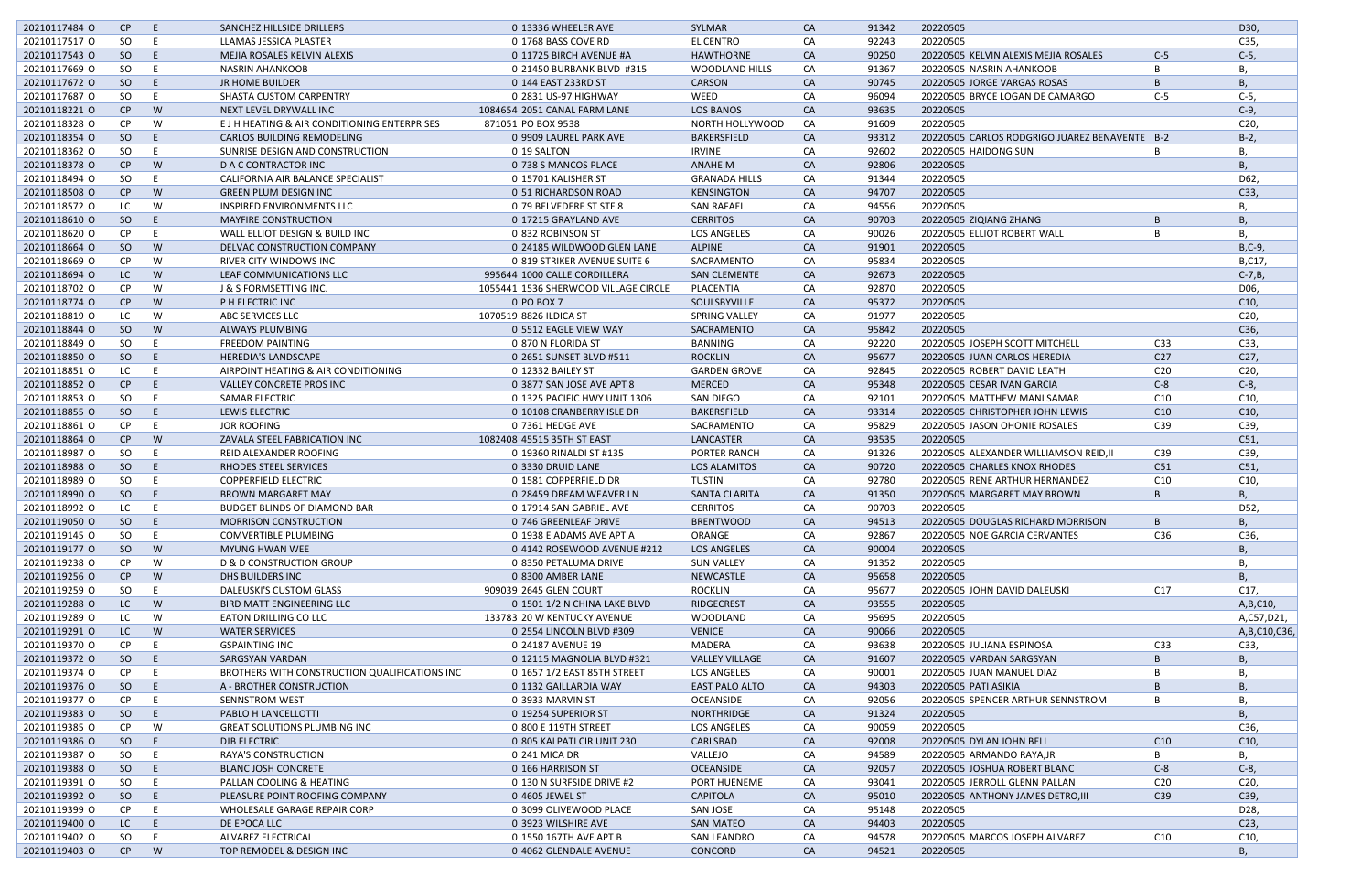| 20210119404 O | SO        | - E | WZ PLUMBING                                  | 0 168 E MORNINGSIDE ST                       | LONG BEACH              | CA        | 90805     | 20220505 WALTER ZACARIAS                 | C36             | C36,            |
|---------------|-----------|-----|----------------------------------------------|----------------------------------------------|-------------------------|-----------|-----------|------------------------------------------|-----------------|-----------------|
| 20210119405 O | SO        | E   | LEUNG CONSTRUCTION                           | 0 17 BELLFLOWER                              | <b>LAKE FOREST</b>      | <b>CA</b> | 92630     | 20220505 CHUN HIN LEUNG                  | B.              | Β,              |
| 20210119406 O | SO        | - E | <b>HESS MIKEL CONSTRUCTION</b>               | 0 P O BOX 2327                               | <b>NIPOMO</b>           | CA        | 93444     | 20220505 MIKEL ALLEN JUNIOR HESS         | B               | Β,              |
| 20210119407 O | SO        | E   | <b>GO PLUMBING</b>                           | 0 691 CHICA BASIN ST APT 508                 | <b>SAN FRANCISCO</b>    | <b>CA</b> | 94158     | 20220505 ERICK GIOVANNI CHIM COYOY       | C <sub>36</sub> | C36,            |
| 20210119411 0 | CP.       |     | WIN WIN BUILDERS INC                         | 0 12340 BOULDER VIEW DR                      | <b>POWAY</b>            | CA        | 92064     | 20220505 JOSEPH ANTHONY PITZ             | B               | B,              |
|               |           |     |                                              |                                              |                         |           |           |                                          |                 |                 |
| 20210119412 0 | SO        | E   | EDWARDS AUGUST BUILDING COMPANY              | 0 857 9TH STREET                             | <b>SANTA MONICA</b>     | <b>CA</b> | 90403     | 20220505 AUGUST EMERSON EDWARDS          | B               | <b>B</b> ,      |
| 20210119416 O | <b>CP</b> | - E | TILE & STONE CONSTRUCTION INC                | 0 1627 W 24TH ST                             | <b>LOS ANGELES</b>      | CA        | 90007     | 20220505 RUBELINO CUEVAS CRUZ            | B               | Β,              |
| 20210119417 O | CP        | F   | POWERHOUSE PAINTERS INC                      | 0 602 E MAIN ST                              | <b>SANTA PAULA</b>      | <b>CA</b> | 93060     | 20220505 RALPH RUIZ ESCALANTE            | C <sub>33</sub> | C33,            |
| 20210119419 O | CP        | W   | AAAAG ELECTRICAL INC                         | 0 7744 HINDS AVENUE                          | NORTH HOLLYWOOD         | CA        | 91605     | 20220505                                 |                 | C10,            |
| 20210119420 O | SO        | E   | DU XIN                                       | 0 1402 LAFAYETTE ST                          | <b>SAN GABRIEL</b>      | CA        | 91776     | 20220505                                 |                 | C20,            |
|               |           |     |                                              |                                              |                         |           |           |                                          |                 |                 |
| 20210119423 O | SO        | E   | MCIVER'S CONSTRUCTION                        | 0 24770 VALLEY RANCH ROAD                    | <b>MORENO VALLEY</b>    | CA        | 92557     | 20220505 MICHAEL RALPH MCIVER            | В               | В,              |
| 20210119426 O | CP        | W   | BLUE SKY QUALITY PANTING INC                 | 0 36870 PICTOR AVENUE                        | MURRIETA                | CA        | 92563     | 20220505                                 |                 | C33,            |
| 20210119427 O | CP        | W   | <b>GEOWEST GEOSYNTHETIC INC</b>              | 0 1477 AUGUSTA STREET                        | <b>BEAUMONT</b>         | CA        | 92223     | 20220505                                 |                 | D12,            |
| 20210119428 O | CP        | W   | <b>GIRL FLIP CONSTRUCTION INC</b>            | 0 5063 MARMOL DRIVE                          | WOODLAND HILLS          | <b>CA</b> | 91364     | 20220505                                 |                 | Β.              |
| 20210119461 O | <b>CP</b> |     | PROGUARD INSULATION                          | 0 17101 SPRINGDALE ST APT 229                | <b>HUNTINGTON BEACH</b> | CA        | 92649     | 20220505 BENJAMIN LEVI BOOTHE            | $C-2$           | $C-2$           |
|               |           |     |                                              |                                              |                         |           |           |                                          |                 |                 |
| 20210119464 O | CP        | -E  | K & K WATERPROOFING INC                      | 0 436 E 52ND ST                              | <b>LONG BEACH</b>       | <b>CA</b> | 90805     | 20220505 JUAN OSCAR VALDIVIA MARIN       | C <sub>33</sub> | C33,            |
| 20210119465 O | SO        |     | <b>JW CONCRETE</b>                           | 0 14853 NANTICOKE RD                         | <b>APPLE VALLEY</b>     | CA        | 92307     | 20220505 JARAD JOHN WITT                 | $C-8$           | $C-8$ ,         |
| 20210119468 O | SO        | E   | <b>P S R ROOFING</b>                         | 0 1257 PALM ST                               | <b>SAN JOSE</b>         | <b>CA</b> | 95110     | 20220505 PEDRO SOTO-RUBIO                | C39             | C39,            |
| 20210119470 O | SO        | - E | VAN EVERY'S BUILDER                          | 0 26535 MORENA DR                            | <b>MISSION VIEJO</b>    | CA        | 92691     | 20220505 JACOB TAYLOR VAN EVERY          | B               | В.              |
| 20210119471 O | SO        | E   | <b>CL CONSTRUCTION</b>                       | 0 42156 HIDEAWAY ST                          | <b>INDIO</b>            | <b>CA</b> | 92203     | 20220505 CORNELIO LOPEZ.JR               | B               | Β.              |
|               |           |     |                                              |                                              |                         |           |           |                                          |                 |                 |
| 20210119473 O | SO        | - E | ZURITA FINISHING & PAINTING                  | 0 1250 N STATE COLLEGE BLVD, SPC 117 ANAHEIM |                         | CA        | 92806     | 20220505 HUMBERTO ZURITA-FABIAN          | C <sub>33</sub> | C33,            |
| 20210119475 O | SO        | E   | WINDOW & GLASS DOOR REPLACEMENT              | 0 2900 W LINCOLN AVE H103                    | ANAHEIM                 | <b>CA</b> | 92801     | 20220505 BERNARDINO CASTILLO-MIRANDA     | C17             | C17,            |
| 20210119477 O | SO        | -E  | ALPHA CONSTRUCTION                           | 0 2979 E BOURBON ST                          | <b>ONTARIO</b>          | CA        | 91761     | 20220505 YANG QIU                        | B               | Β,              |
| 20210119478 O | SO        | E   | MR DRAINS ROOTER & PLUMBING                  | 0 1200 W 83RD ST                             | <b>LOS ANGELES</b>      | CA        | 90044     | 20220505 JOSUE SAUCEDO                   | C36             | C36,            |
| 20210119479 O | SO.       | -E  | SOTO BROTHER CUSTOM CONCRETE                 | 0 3527 E PICO AVE                            | FRESNO                  | CA        | 93726     | 20220505 ISAAC SOTO MACHUCA              | $C-8$           | $C-8$ ,         |
|               |           |     |                                              |                                              |                         |           |           |                                          |                 |                 |
| 20210119480 O | SO        | E   | ORLANDO TRIM DOOR                            | 0 1338 E CHANNEL ST                          | <b>STOCKTON</b>         | <b>CA</b> | 95205     | 20220505 ORLANDO TEHUINTLE CALIHUA       | $C-6$           | $C-6$ ,         |
| 20210119482 O | <b>CP</b> | E   | U G BAY ELECTRIC INC                         | 0 4403 OHIO AVE                              | RICHMOND                | CA        | 94804     | 20220505                                 |                 | C10,            |
| 20210119483 O | CP        | E   | RAMIREZ PARTITION SPECIALTIES, INC           | 0 57 MALAGA ST                               | <b>TUSTIN</b>           | <b>CA</b> | 92780     | 20220505                                 |                 | D34,            |
| 20210119485 O | <b>CP</b> | -E  | <b>EZLECTRIC INC</b>                         | 0 2915 GARRISON COURT                        | <b>STOCKTON</b>         | CA        | 95207     | 20220505 EDGAR ROSALIO ZATARAIN OCARANZA | C10             | C10,            |
| 20210119486 O | SO        | E   | F M A HEATING & AIR                          | 0 706 CATALINA WAY                           | <b>MODESTO</b>          | <b>CA</b> | 95350     | 20220505 FRANK MORENO ALVARADO           | C <sub>20</sub> | C20,            |
|               |           |     |                                              |                                              |                         |           |           |                                          |                 |                 |
| 20210119488 O | CP.       | -E  | M & I INC                                    | 0 180 S MEDICIN APT 8                        | PASADENA                | CA        | 91101     | 20220505 IBRAHIM MOHAMMAD IBR AL-REFAE   | B               | В,              |
| 20210119492 O | CP        | W   | <b>CECILIA'S CONCRETE</b>                    | 0 8900 TINA WAY APT B                        | ANAHEIM                 | <b>CA</b> | 92804     | 20220505                                 |                 | $C-8$ ,         |
| 20210119508 O | SO.       | W   | <b>WEAVER MASONRY</b>                        | 0 PO BOX 2265                                | <b>PASO ROBLES</b>      | CA        | 93447     | 20220505                                 |                 | C29,            |
| 20210119526 O | LC.       | W   | OCHOA'S LANDSCAPING LLC                      | 973618 PO BOX 5304                           | <b>NOVATO</b>           | <b>CA</b> | 94948     | 20220505                                 |                 | C <sub>27</sub> |
| 20210119543 O | SO        | E   | <b>BEHBAHANY PROPERTIES</b>                  | 0 1747 FOX SPRINGS CIR                       | <b>NEWBURY PARK</b>     | CA        | 91320     | 20220505 SHAHANA BEHBAHANY               | B               |                 |
| 20210119546 O | SO        | E.  |                                              |                                              |                         |           | 95035     |                                          |                 |                 |
|               |           |     | JOSE BIRD PAINTING                           | 0 275 MONMOUTH DR                            | <b>MILPITAS</b>         | CA        |           | 20220505                                 |                 | C33,            |
| 20210119547 O | CP        | W   | T E J CONSTRUCTION INC                       | 0 4041 SOQUEL DRIVE, SUITE 270               | SOQUEL                  | CA        | 95073     | 20220505                                 |                 | в,              |
| 20210119549 O | SO        | E.  | <b>ESTRADA PLUMBING</b>                      | 0 9427 RUSH ST SP 27                         | S EL MONTE              | <b>CA</b> | 91733     | 20220505                                 |                 | C36,            |
| 20210119550 O | SO.       | E   | MCL CONSTRUCTION                             | 0 1139 COINER CT UNIT 108                    | <b>CITY OF INDUSTRY</b> | CA        | 91748     | 20220505 MING CHENG LIN                  | В               | В,              |
| 20210119558 O | SO        | E.  | MARTINEZ JUAN JOEL JR                        | 0 141 W TRAFFORD ST                          | LONG BEACH              | CA        | 90805     | 20220505 JUAN JOEL MARTINEZ.JR           | C10             | C10,            |
| 20210119575 O | LC        | W   | SIERRA HOME HARDENING SERVICES               | 609393 PO BOX 660                            | <b>GRASS VALLEY</b>     | CA        | 95945     | 20220505                                 |                 |                 |
|               |           |     |                                              |                                              |                         |           |           |                                          |                 | В,              |
| 20210119589 O | CP        | W   | ROOTS BUILDERS & REMODEL INC                 | 1075259 7350 LANKERSHIM BLVD, UNIT 124       | NORTH HOLLYWOOD         | <b>CA</b> | 91605     | 20220505                                 |                 | Β,              |
| 20210119700 O | LC        | W   | DIAMOND CONTRACTING LLC                      | 0 PO BOX 1899                                | POWAY                   | CA        | 92074     | 20220505                                 |                 | В,              |
| 20210120441 O | CP        | W   | <b>PAINT TIGER</b>                           | 0 4105 S CAROLINA PLACE                      | <b>SAN PEDRO</b>        | <b>CA</b> | 90731     | 20220505                                 |                 | B,C33,          |
| 20210203490 R | CP        |     | <b>BANKER INSULATION INC</b>                 | 1056946 PO BOX 60156                         | <b>PHOENIX</b>          | AZ        | 85082     | 20220505 HUGH GARY BANKER                | $C-2$           | $C-2$ ,         |
| 20210203502 R | CP        | E   | <b>BEYOND SOLAR</b>                          | 1074450 PO BOX 4339                          | <b>MANTECA</b>          | CA        | 95337     | 20220505                                 |                 | C10,            |
|               |           |     |                                              |                                              |                         |           |           |                                          |                 |                 |
| 20210203702 S | SO        | E   | MONTES J A CONSTRUCTION                      | 861792 2888 ILLINOIS ST                      | <b>EAST PALO ALTO</b>   | CA        | 94303     | 20220505                                 |                 | C10,            |
| 20210204720 S | CP        | W   | C M A ENTERPRISE INC                         | 1035251 431 PAYRAN ST                        | PETALUMA                | CA        | 94952     | 20220505                                 |                 | $C-9$ ,         |
| 20210205026 R | CP.       | W   | <b>WEISS SHEET METAL COMPANY</b>             | 139335 1715 WEST 135TH STREET                | GARDENA                 | CA        | 902492507 | 20220505                                 |                 | C43, C17,       |
| 20210205609 R | CP        | E.  | POWELL & MURPHY DRILLING INC                 | 999944 1217 WINDSONG WAY                     | <b>PASO ROBLES</b>      | <b>CA</b> | 93446     | 20220505 RICHARD JOE HANSON              | C57             | C57,            |
| 20210205629 R | CP        | W   | MY CONSTRUCTION GROUP INC                    | 1036052 5022 LINDLEY AVENUE                  | <b>ENCINO</b>           | CA        | 91316     | 20220505                                 |                 | В,              |
|               |           |     |                                              |                                              |                         |           |           |                                          |                 |                 |
| 20210205633 S | SO        | E.  | ROPP WILLIAM CHRISTIAN                       | 1089336 26500 AGOURA ROAD #102-306           | CALABASAS               | <b>CA</b> | 91302     | 20220505                                 |                 | Β,              |
| 20210205637 R | CP.       | -E  | J Q D CONCRETE INC                           | 1083368 750 3RD AVE #7342                    | <b>CHULA VISTA</b>      | CA        | 91910     | 20220505 JACQUELINE HERRERA              | $C-8$           | $C-8$ ,         |
| 20210205640 S | SO        | E.  | DESIGN AND CONSTRUCTION SERVICES             | 576732 1234 N SANTA FE STE #118-240          | <b>VISTA</b>            | <b>CA</b> | 92083     | 20220505                                 |                 | C36,            |
| 20210205641 S | SO.       | E.  | SANTILLAN DIEGO                              | 1088478 1638 CALAVO ROAD #58                 | FALLBROOK               | CA        | 92028     | 20220505                                 |                 | А,              |
| 20210205642 R | CP        | W   | T & N LANDSCAPING                            | 1022992 10102 MACON DRIVE                    | <b>STOCKTON</b>         | <b>CA</b> | 95209     | 20220505                                 |                 | C27,            |
|               |           |     |                                              |                                              |                         |           |           |                                          |                 |                 |
| 20210205643 R | CP        | W   | <b>GRIZZLY CONSTRUCTION INC</b>              | 813970 435 SPRUCE AVE SUITE 101              | <b>CLOVIS</b>           | CA        | 93611     | 20220505                                 |                 | А,              |
| 20210205645 S | CP        | E.  | PCWORK COMPUTERS INC                         | 1054350 6616 W 82ND ST                       | LOS ANGELES             | <b>CA</b> | 90045     | 20220505                                 |                 | C28,            |
| 20210205647 S | SO        | E.  | RINDLISBACHER HOME REPAIR                    | 867526 5336 BECKY LANE                       | OROVILLE                | CA        | 95966     | 20220505                                 |                 | C39,            |
| 20210205648 S | CP        | W   | ALLSCAPE ENTERPRISE INC                      | 999779 6651 FALCON AVE                       | <b>LONG BEACH</b>       | CA        | 90805     | 20220505                                 |                 | D56,            |
| 20210205649 S | LC        | E   | <b>MAVERICKS BACKFLOW &amp; PLUMBING LLC</b> | 1088152 90 E MIDDLE AVE                      | <b>SAN MARTIN</b>       | CA        | 95046     | 20220505                                 |                 | В,              |
|               |           |     |                                              |                                              |                         |           |           |                                          |                 |                 |